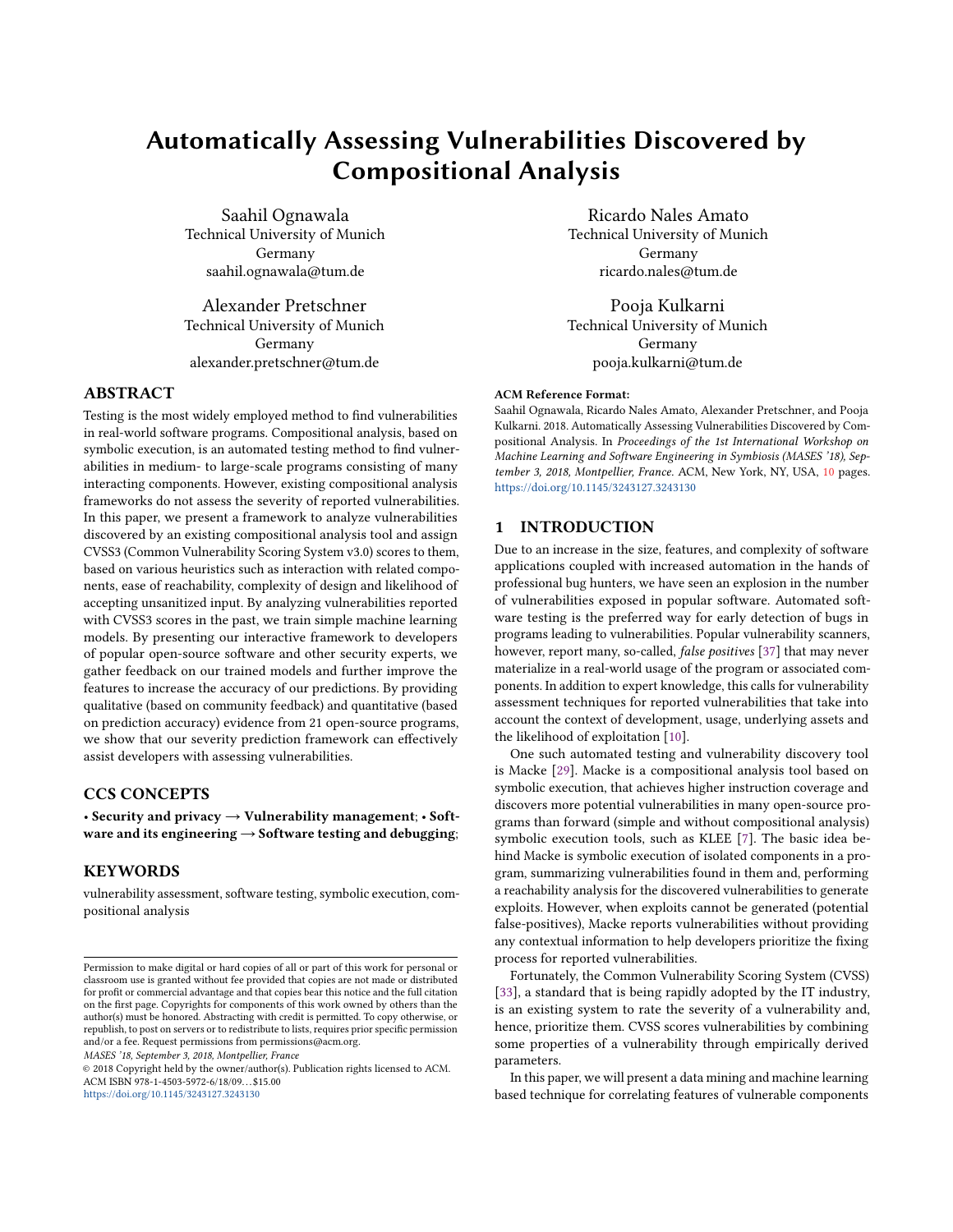discovered by compositional analysis in C programs and predicting CVSS3 base-score values.

Problem: The state-of-the-art vulnerability scanners do not satisfactorily report found vulnerabilities. Static analysis tools, such as Splint, report too many false-positives. Compositional analysis tools, such as Macke, report fewer vulnerabilities (and, hence, possibly fewer false-positives) than static analysis tools but, in the absence of contextual information, it is difficult to triage bugs and prioritize reported vulnerabilities for which no exploit could be generated.

Solution: We collect a set of vulnerabilities reported in the past, with CVSS3 scores, and the corresponding versions of the programs affected by them. We compositionally analyze these programs with Macke and process the results to extract some features from them. Then, using scores of the collected set of past vulnerabilities as ground truth, we apply basic machine learning techniques to learn a model that can predict CVSS3 scores for vulnerable components from the features. We present the vulnerabilities with predicted severities to security and software testing experts and gather feedback on our prediction framework. Using this feedback, we add more features and obtain new models that predict severities for reported vulnerabilities with higher accuracy.

Contribution: Closing a gap in this field, we present a novel strategy to utilize the contextual information provided by compositional analysis that affects the severity of discovered vulnerable functions in C programs. Building on the empirical evidence that compositional symbolic execution reveals more vulnerabilities than forward symbolic execution [\[29\]](#page-9-3), we state and evaluate the claim that it also results in relevant information for prioritizing vulnerabilities, such as ease of exploitation and the extent of damage that a vulnerability might cause if exploited. To the best of our knowledge, ours is the first framework to automatically assess severity of vulnerabilities reported by compositional symbolic execution, and evaluate it based on the accuracy of assessment and feedback from the open-source community.

This paper is structured as follows – section [2](#page-1-0) gives an overview of the background to our work. In section [3,](#page-2-0) we describe our research methods and implementation of our prediction framework. In section [4,](#page-5-0) we list and describe the evaluation criteria for our methods, results and their interpretation and threats to validity of our experiments. Section [5](#page-8-0) lists some past works related to ours and in section [6](#page-9-6) we conclude the paper.

#### <span id="page-1-0"></span>2 BACKGROUND

# 2.1 Symbolic Execution

Symbolic execution was introduced as a technique for software testing by [King](#page-9-7) [\[19\]](#page-9-7). It is a deterministic method that uses instrumentation to dynamically collect constraints representing branching conditions in a program and solves these path constraints to generate inputs that execute the corresponding paths in the program. A path constraint (or path condition) may be defined as an ordered sequence of conditional branches that a program's execution takes to reach from an entry point (e.g. main function) to an exit point (e.g. return statement) of the program. Some of these paths may

lead to unhandled exceptional behaviour in the program (such as buffer-overflows). Symbolic execution, and its practical approaches such as concolic execution [\[34\]](#page-9-8) and whitebox fuzzing [\[15\]](#page-9-9), have been shown [\[15\]](#page-9-9) to be capable of extracting complex path-conditions for edge-cases and exceptions where other methods, like random testing, have failed to find potential vulnerabilities.

However, symbolic execution and its variants suffer from bottlenecks of underlying constraint solvers [\[14\]](#page-9-10) and path-explosion [\[8\]](#page-9-11), which leads to a major degradation of its performance in terms of both, path-coverage and vulnerability discovery.

#### <span id="page-1-2"></span>2.2 Compositional Analysis with Macke

Compositional analysis or compositional symbolic execution has been proposed [\[11,](#page-9-12) [29,](#page-9-3) [32\]](#page-9-13) as a mitigation strategy for the pathexplosion problem in simple symbolic execution. The basic idea of compositional analysis is as follows – instead of symbolically executing the full program, we symbolically execute all components, such as functions, that can be executed in isolation. Then, we only focus on the inter-compositional interactions of these components, by means of directed symbolic execution [\[23\]](#page-9-14). In this way, the symbolic execution engine would not have to deal with all those paths that do not constitute any communication-related instructions between the components. Macke [\[29\]](#page-9-3) is such a compositional analysis tool for C language programs, where the components are functions. We will, briefly, formally describe the working of Macke.

All the following description applies to all function,  $f$ , in the program, P, that are executable and we assume that there is at least one such function in P. An executable function is defined as a function that can be called with arguments from another function in the program. Let, the set of all executable functions in  $P$  be  $F_P$ . An executable function,  $f$ , may be represented as an execution tree that characterizes the possible paths followed during a symbolic execution of the function, as described by [King](#page-9-7) [\[19\]](#page-9-7). If the list of arguments to the function, f, is  $I = {\alpha_1, \alpha_2, \dots \alpha_n}$ , then a pathcondition,  $pc$ , is a Boolean expression over  $\alpha_i$ 's. For every symbolic execution of a function execution of a function

$$
pc_{initial} = True
$$
 (1)

Whenever a branching statement, e.g. If-else, with branching condition,  $q$ , is encountered  $pc$  is extended as follows

$$
pc = pc \wedge r \tag{2}
$$

where,  $r = q$  or  $\neg q$ .

Let the set of all pc's symbolically executed in an isolated function, f, be  $PC_f^{-1}$  $PC_f^{-1}$  $PC_f^{-1}$ . By the end of every execution, a pc will represent<br>a path in f, that ends due to (1) return statement, or (2) program a path in  $f$  that ends due to (1) return statement, or (2) program crash, or (3) exceptional condition, such as an assertion failure. Macke considers case (2) as a segmentation fault occurring due to buffer-overflow vulnerability and case (3) as a special case of assertion-failure vulnerability. In this paper, we will only focus on buffer-overflows. Let the subset of *PC* that corresponds to all buffer-overflow vulnerabilities in *f* be  $PC^{vuln}$ . The corresponding buffer-overflow vulnerabilities in f be  $PC^{vuh}$ . The corresponding<br>examines that execute the paths in  $PC^{vuh}$  can be considered arguments that execute the paths in  $PC^{vuh}$  can be considered<br>exploits for these vulnerabilities exploits for these vulnerabilities.

<span id="page-1-1"></span><sup>&</sup>lt;sup>1</sup>Note that  $PC_f$  does not contain a set of all *possible* paths in f, but only those that were symbolically executed.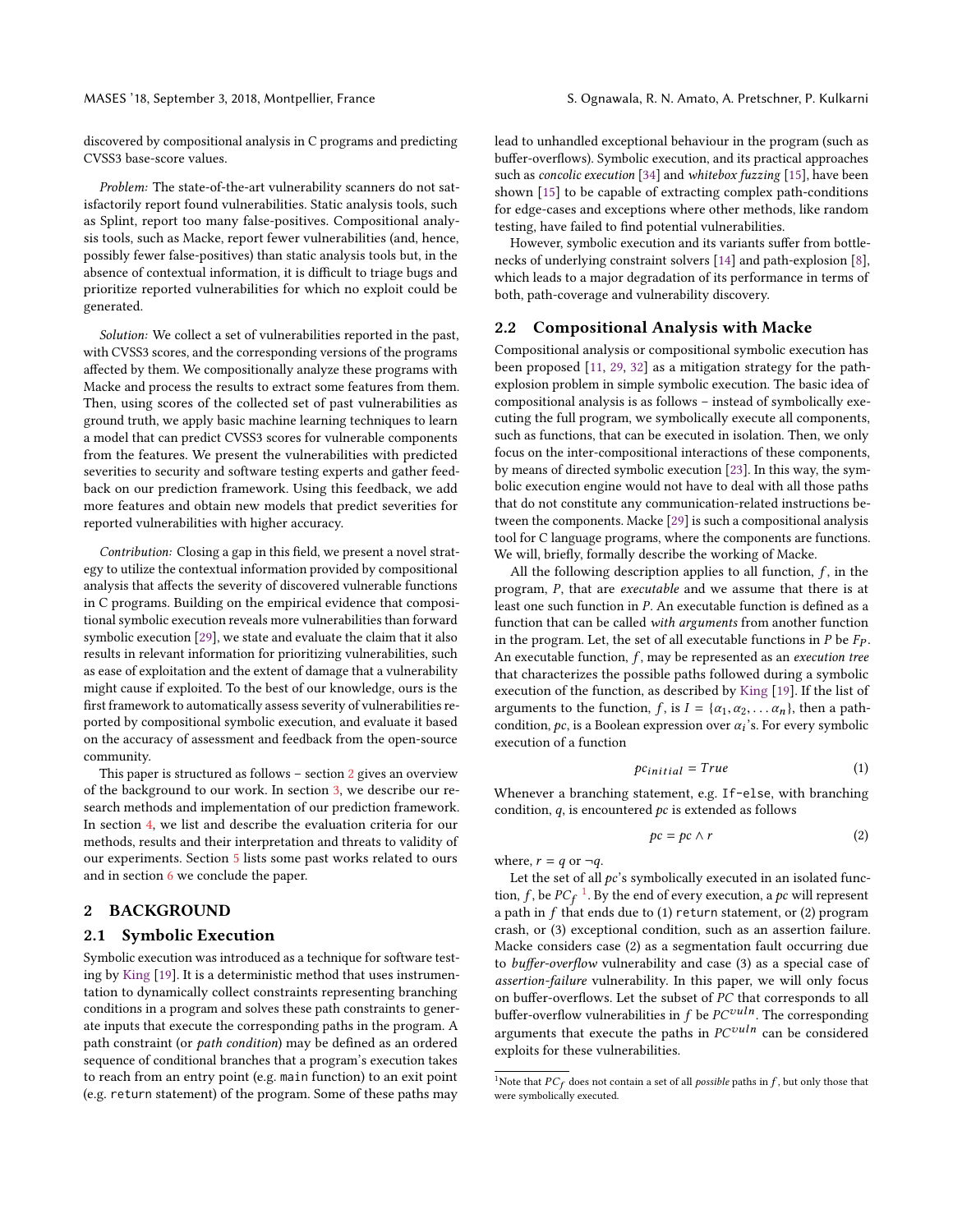After symbolically executing all functions,  $f$ , in isolation Macke performs directed symbolic execution to confirm the reachability of vulnerable paths via function calls.

For describing directed symbolic execution and reachability let us first define a function, parents. For any two isolated functions,  $f_1, f_2 \in F_P$ 

$$
\forall f_1, f_2 \in F_P : f_1 \in parents(f_2) \iff f_1 \text{ calls } f_2 \tag{3}
$$

I.e. The parents(f) function lists all functions that may potentially call  $f$ .

Now, let  $f_1 \in parents(f_2)$  and the set of vulnerabilities discovered in  $f_2$  be  $PC^{vuh}_{f_2}$ . Then, a vulnerability in  $f_2$  is said to have infected function,  $f_1$  if

$$
\exists pc_{f_1} \in PC_{f_1}, \exists pc_{f_2} \in PC_{f_2}^{vuln} : pc_{f_1} \wedge pc_{f_2}
$$
 (4)

Using a directed search strategy [\[23,](#page-9-14) [24\]](#page-9-15), Macke reduces the set of paths by removing those paths in  $PC_{f_1}$  that do not satisfy the relation in equation (A) thereby reducing path-explosion. Addition, relation in equation [\(4\)](#page-2-1), thereby reducing path-explosion. Additionally, it reports those vulnerabilities in isolated functions that cannot be found by forward symbolic execution of the main function but, nonetheless, might be reproducible through some functions in  $parents(f)$ . The above properties of Macke will be used for machine learning, as described in section [3.](#page-2-0)

#### <span id="page-2-2"></span>2.3 CVSS3

The first version of Common Vulnerability Scoring System (CVSS) [\[25\]](#page-9-16), introduced in 2003, proposed a way to capture the principal characteristics of a vulnerability and assign a numerical score reflecting its severity. The latest version to be used is version 3.0, or simply CVSS3. CVSS3 [\[33\]](#page-9-5) consists of a base-score and optional temporal and environmental scores. In this paper, we will only focus on predicting the base-score. CVSS3 base-score is made up of the following metrics, which can take one of the corresponding values

- Attack Vector (AV) The context in which exploiting the vulnerability is possible. Allowed values: network, adjacent, local and physical.
- Attack Complexity (AC) The complexity of the attack process, if possible. Allowed values: low and high.
- Privileges Required (PR) The level of privileges an attacker must have to carry out an exploit. Allowed values: none, low and high.
- User Interaction (UI) The amount of direct user interaction required for the attacker to carry out an exploit. Allowed values: none and required.
- Scope (S) Whether or not other components (changed scope) than the vulnerable one can be affected if the vulnerability is exploited. Allowed values: unchanged and changed.
- Confidentiality  $(C)$  The amount of confidential data that will be exposed if the vulnerability is exploited. Allowed values: none, low and high.
- *Integrity* (I) How much information can the attacker modify in the exploited component. Allowed values: none, low and high.

• Availability  $(A)$  – Can the attacker deny access to the exploited component and whether that component is critical. Allowed values: none, low and high.

In section [4,](#page-5-0) we will see how effectively we can predict all of the above CVSS3 base-score metrics.

<span id="page-2-1"></span>Comparison with Bugzilla severity. The popular bug-reporting platforms such as [\[1\]](#page-9-17) use Bugzilla's nominal categories for prioritizing bug fixes. However, in past works [\[5\]](#page-9-18) and from our own experience, we note that the context-free ranking system of Bugzilla results in an order that doesn't truly represent the severities of bugs. The first reason for this is that, for most of the bugs analyzed by us (section [4\)](#page-5-0), the development community ignored the "priority" field of the reports, and used only the "severity" field as a proxy for both, priority and severity. Unlike Bugzilla, for calculating CVSS and CVSS3 scores, evaluation all base-score values is mandatory. Secondly, we also found many instances in the analyzed programs where the severity values in Bugzilla were changed by the developers when, either, the underlying assets were not considered important enough, or the bug would not be fixed because it was too complex to exploit it. However, CVSS base-scores explicitly take into account underlying assets and attack complexity, thereby eliminating the need for further arbitrary adjustment.

# <span id="page-2-0"></span>3 METHODOLOGY

In this section, we will give a high-level overview of the implemented methods, including data collection, programs' compositional analysis, initial feature extraction, the first stage of machine learning, interactive feedback gathering and machine learning with combined features.

In the following subsections, we will use the running example of Autotrace 0.31.1, a UNIX command-line-based program to convert bitmap image formats to a vector graphics format.

#### <span id="page-2-3"></span>3.1 Data Collection

We, firstly, require a set of known vulnerabilities with CVSS3 basescores to learn a predictive model. For this study, we only consider buffer-overflow vulnerabilities. Because of reasons listed in section [2.3,](#page-2-2) Bugzilla repositories, such as [\[1\]](#page-9-17), were not suitable for our study. The National Vulnerability Database (NVD) [\[2\]](#page-9-19) contains analyses of Common Vulnerabilities and Exposures (CVEs) by aggregating program and vulnerability description, vulnerability type enumeration, applicability statements, impact metrics (in CVSS or CVSS3 format) and other relevant references.

After selecting NVD as our preferred database, we needed to filter the data for reports

- (1) that follow CVSS3 notation, instead of CVSS 1.0,
- (2) about C programs,
- (3) about buffer-overflows, and
- (4) that state the name of the vulnerable function.

Setting the filters on the data collected from NVD, as described above, we were left with a set of vulnerability reports that were thorough in their description and had CVSS3 scores attached to them. The next step is to, manually or automatically, determine the name and version of the affected program and download the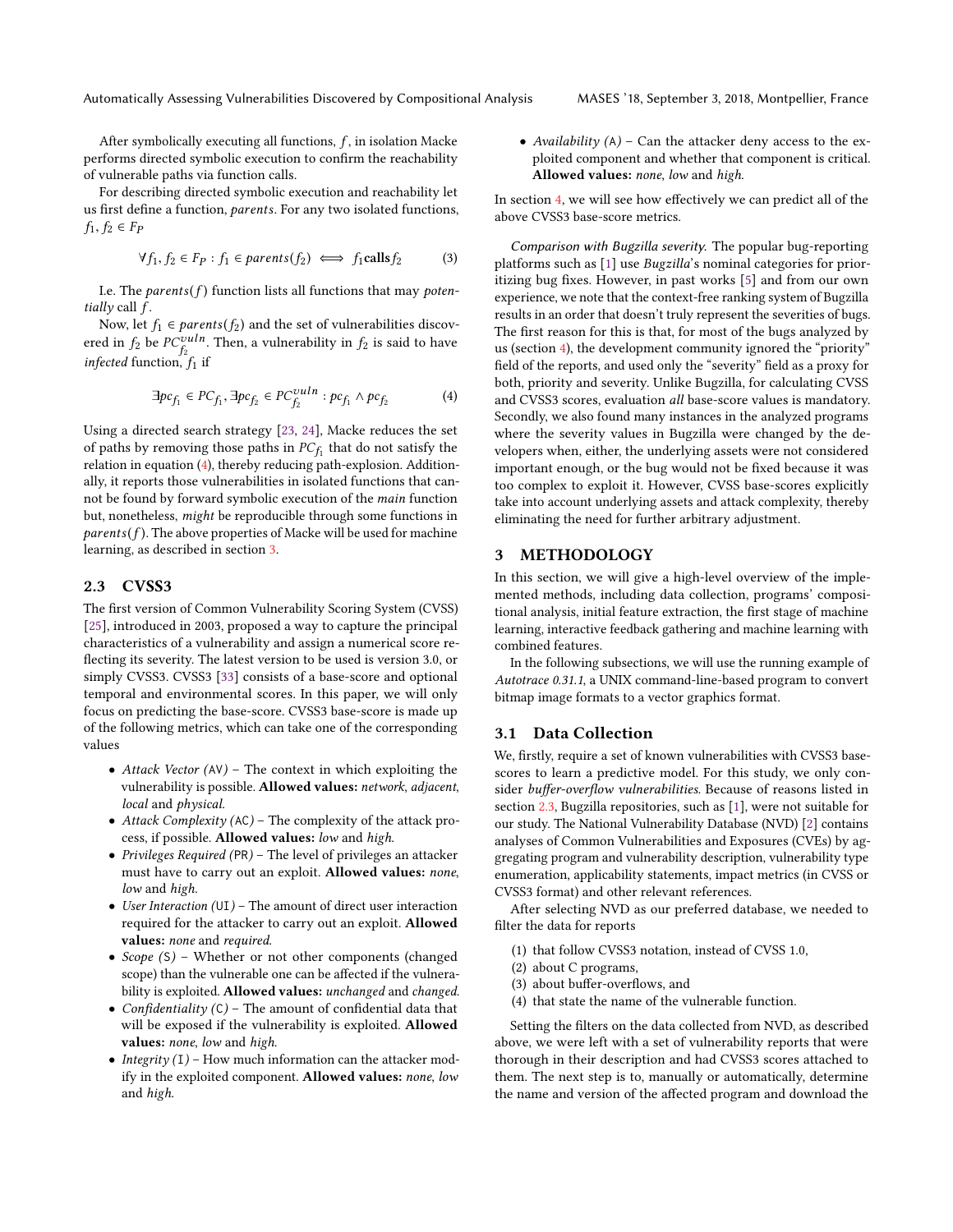source-code of it. In section [4.1,](#page-5-1) we will present the size of dataset and ground-truth for machine learning.

#### 3.2 Compositional Symbolic Execution

As described in section [2.2,](#page-1-2) Macke performs compositional symbolic execution by symbolically executing isolated functions in a program and, then, performing a reachability analysis for the reported vulnerabilities from parent (calling) functions. In this step of our methodology, we perform compositional analysis on the programs collected in section [3.1,](#page-2-3) using Macke.

The output of Macke includes a JSON file that lists

- (1) all discovered vulnerabilities,
- (2) source-code location of the vulnerable instruction, and
- (3) functions through which an identical vulnerability may be exploited.

The results of the analysis with Macke are presented in section [4.2.](#page-6-0) In addition to the above list, Macke also outputs a call-graph of the program. The call-graph for Autotrace 0.31.1 is shown in figure [1.](#page-4-0) The vulnerable functions, as discovered by Macke, in this graph are highlighted.

#### <span id="page-3-3"></span>3.3 Feature Extraction

The output of running Macke on the candidate programs are processed in this step to extract some features related to the vulnerabilities and vulnerable functions. We will now describe these features and our intuition behind including them as possibly correlating factors for predicting the severity of vulnerabilities. Please note that in the following list the terms "nodes" and "functions" are used interchangeably. Also, we assume that each function in the call-graph has an equal likelihood of sanitizing an input (argument).

- (1) Node degree (d\_in, d\_out), defined as the number of callers or callees (called, henceworth, also as neighbours) for a function in the call-graph. As explained by [El Emam et al.](#page-9-20) [\[13\]](#page-9-20), and [Nagappan et al.](#page-9-21) [\[28\]](#page-9-21), node degree is an important feature because the higher the node's degree, the more likely that a vulnerability in it may infect other functions, thereby leading to a failure in the program. For the function rle\_fread (figure [1\)](#page-4-0) the values of incoming node degree, d\_in, and outgoing node degree, d\_out, are 1 and 3, respectively. For function, std\_fread, d\_in and d\_out are 1 and 1, respectively.
- (2) Distance to interface (di), defined as the length of the shortest path from an interface (such as main function) to the function. The shorter the distance from an interface, the less likely it is that a pointer argument was sanitized before being accessed. The value of di for std\_fread, as seen from figure [1](#page-4-0) is 3, while it is 2 for ReadImage.
- (3) Clustering coefficient (cc), defined as the ratio of neighbouring functions of a node that are also mutually connected (as caller-callee pair). The intuition behind this feature is that the bigger a cluster in which a vulnerable function is, the more likely it is that this vulnerability may be exploited by another function in the cluster. From figure [1,](#page-4-0) we can see that rle\_fread has 4 immediate neighbouring functions (callers or callees). Out of 6 possible pairs of neighbours of

rle fread, 3 are also connected to each other in a callercallee relationship. Therefore, the value of cc for rle\_fread is <sup>0</sup>.5.

- (4) Node path length (nl), defined as the average number of steps that need to be taken to reach any reachable node from the function being analyzed. If the node path length for a node is low, it denotes a higher likelihood that an argument leading to buffer-overflow is not being sanitized before being passed between functions, assuming every function sanitizes input with the same likelihood. From figure [1,](#page-4-0) we can see that there are three functions that are reachable from rle\_fread and their distances from rle\_fread are 1, 1 and 1, respectively. Hence, the value of nl for rle\_fread is 1 (average of 1, 1 and 1). In our implementation, we detect loops in the call-graph and stop counting nodes when we encounter a loop (e.g. in recursion).
- (5) Vulnerabilities discovered (nv) depends on the output of Macke, and it denotes the number of unique vulnerable instructions discovered by Macke. A higher number of buffer-overflow vulnerabilities indicate [\[27\]](#page-9-22) that an argument might be assumed to be sanitized by a calling function, but such a sanitization never took place in reality. In the functions, rle\_fread and std\_fread, Macke discovered 1 vulnerable instruction each, i.e. nv is 1. However, for ReadImage (figure [1\)](#page-4-0) Macke found the instructions in, both, rle\_fread and std\_fread, to be exploitable. Therefore, nv is 2 for ReadImage.
- (6) Maximum length of infection (li) depends on the results of compositional analysis. It is the longest chain of callercallee pair through which the same vulnerability was discovered by Macke. The intuition behind this feature [\[29\]](#page-9-3) is that if the same vulnerability can be exploited in a long chain, then it is more likely that a sanitization on passed arguments was not performed. We can see from the callgraph in figure [1](#page-4-0) that the underlying "causes", or unsafe operation, for the vulnerabilities in ReadImage function are in std\_fread and rle\_fread. In both cases, the maximum length of infection, 1i, is 2 (ReadImage  $\rightarrow$  std\_fread or  $ReadImage \rightarrow rle\_freq$ ).

#### <span id="page-3-2"></span>3.4 Prediction of CVSS3 Base Scores

3.4.1 Preparation of data for prediction models. With the ground truth and features related to functions and vulnerabilities, the next step is to train machine learning models to learn the correlation between these features and CVSS3 base-scores and use a linear or non-linear combination of the features to predict these base-scores.

We consider each CVSS3 base-score value as individual targets for prediction and generate the final CVSS3 severity score, severity, based on the formula in the original specification document of CVSS3 [\[33\]](#page-9-5), calc\_cvss3. i.e.

$$
severit\ddot{y} = calc\_cross3(y_{AV}, y_{AC}, y_{PR}, y_{UI}, y_{S}, y_{C}, y_{I}, y_{A})
$$
 (5)

where the subscripts, *base*, are the CVSS3 base-scores described in section 2.3, Concretely, section [2.3,](#page-2-2) Concretely,

<span id="page-3-1"></span><span id="page-3-0"></span>
$$
y_{base} = f_{base}^L(V) \tag{6}
$$

where,

$$
V = [d\_in, d\_out, di, cc, nl, nv, li]
$$
\n(7)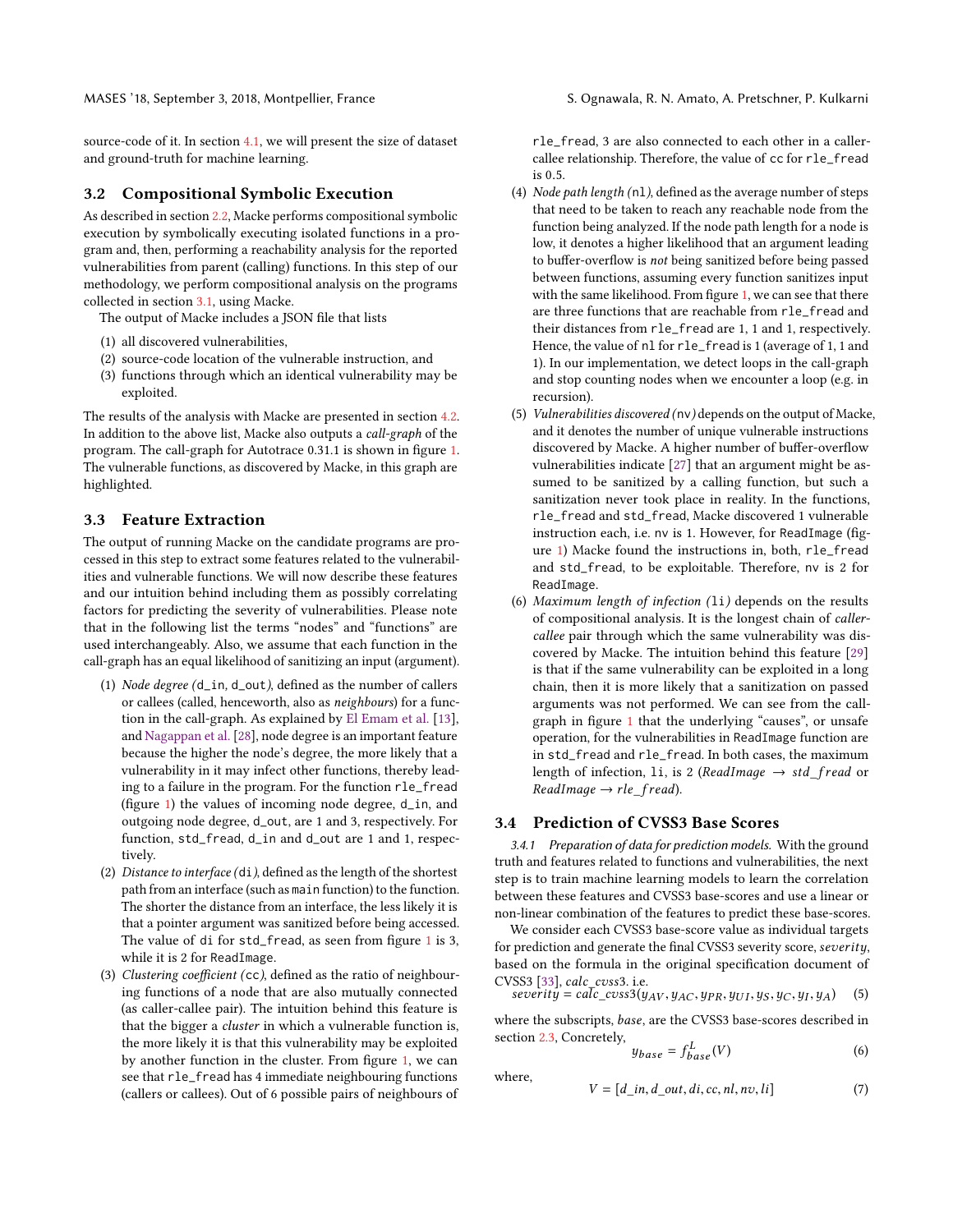<span id="page-4-0"></span>

Figure 1: Call-graph of Autotrace 0.31.1 program to convert a TGA bitmap to vector graphics format

The superscript, L, in equation [\(6\)](#page-3-0) stands for "learned", denoting the learned model,  $f_{base}^L$ . The [...] in equation [\(7\)](#page-3-1) represents a vector of feature values. vector of feature values.

3.4.2 Machine learning models. We apply two standard machine learning algorithms to learn functions,  $f^L$ , viz.

- (1) Random-forest classifier,
- (2) Naive Bayes classifier,

We use scikit-learn [\[31\]](#page-9-23), a widely used machine learning toolkit in Python. For all models, we apply K-fold cross-validation on the training dataset. We, then, apply the model with best validation score on the test dataset to calculate the test scores, which are reported in section [4.](#page-5-0)

For presentation to the experts for gathering feedback, we apply the best of all machine learning models (based on test scores) to predict scores for those vulnerabilities that were discovered by Macke but were previously unreported.

#### <span id="page-4-2"></span>3.5 Presentation and Feedback Gathering

3.5.1 Interactive reporting of vulnerabilities. After learning predictive models for CVSS3 base-score values we present the predictions to security and software development experts in an interactive medium to obtain feedback from them. The requirements for such a presentation medium are

- (1) Ability to interact with the call-graph, including zooming in on functions and viewing the source-code.
- (2) Ability to view CVSS3 base-scores and aggregate values, by clicking on the function node.
- (3) Ability for the user to change base-score values, using a numerical text-box. The aggregate CVSS3 value must be updated automatically.
- (4) Tracking all the above interaction, including when a function node is clicked, source-code is expanded and a base-score value is updated.
- (5) Ability for the user to send textual feedback, using a multiline text-box.

We created a web-application on a server running NodeJS, with a ReactJS frontend. The resultant interface, satisfying all the requirements, for Autotrace program is shown in figure [2.](#page-4-1)

3.5.2 Feedback from experts. The goal of this step is to learn from our target audience how effective a severity prediction tool

<span id="page-4-1"></span>

#### Figure 2: Severity assessment interface for Autotrace 0.31.1 with interactive call-graph

would be in improving the manual task of prioritizing vulnerabilities. We provide a link to the online tool to selected experts listed in section [4.4](#page-6-1) and show the predicted CVSS3 base-score values and the aggregate score, for previously reported and unreported vulnerabilities. However, the distinction between previously reported and unreported vulnerabilities is invisible to the experts, so that their feedback may be validated. For previously unreported vulnerabilities, if the experts disagree with the predicted values, we ask for their reasons for disagreement, so that we can improve our prediction framework. From the experts that choose to participate in our survey, we collect the following information

- (1) Which function node was expanded (by clicking on it, as shown in figure [2\)](#page-4-1).
- (2) Function nodes for which any CVSS3 base-score value was changed (if an expert disagreed with the predicted value), along with the old and new values,
- (3) Function for which the expert referred to the source-code,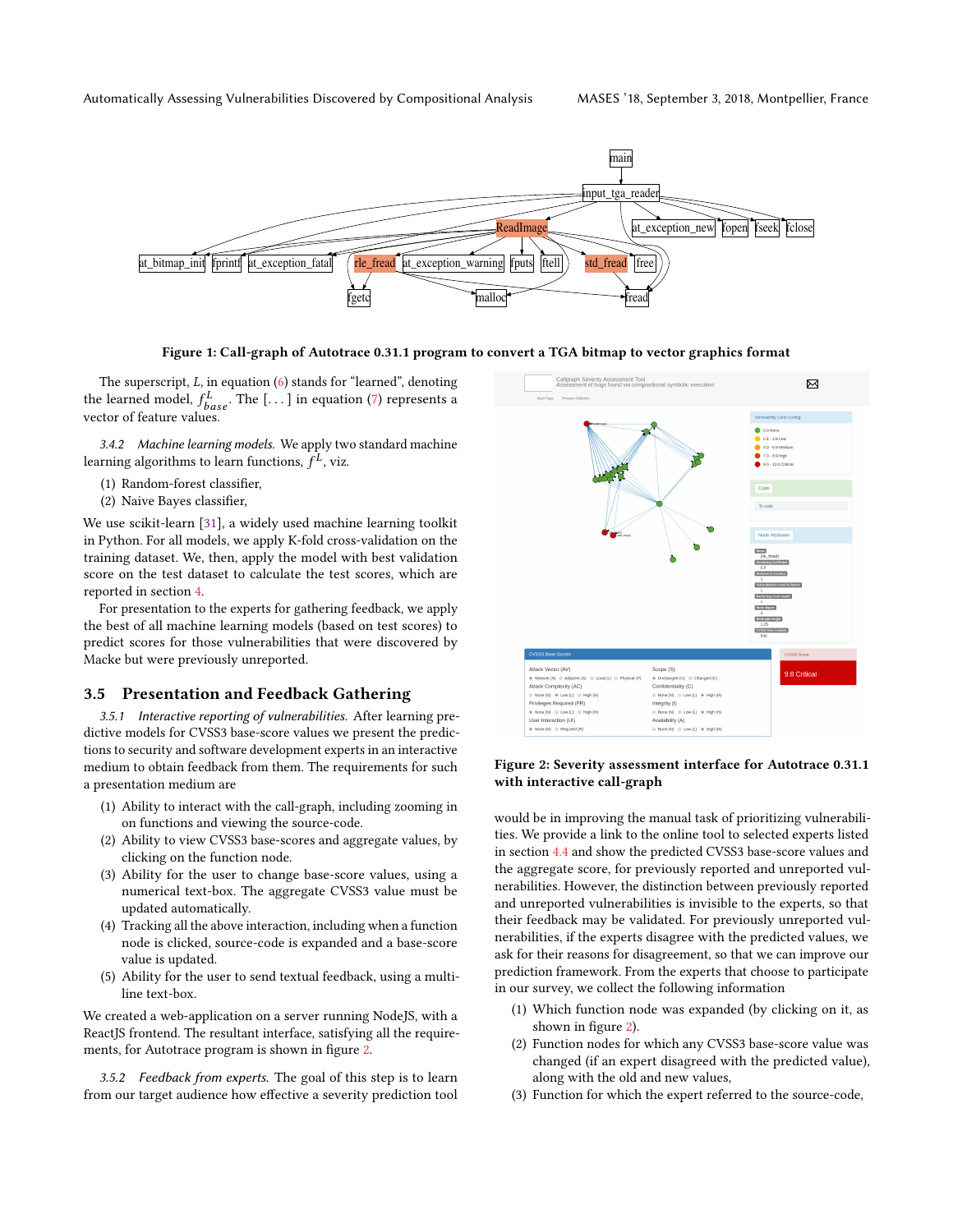- MASES '18, September 3, 2018, Montpellier, France S. Ognawala, R. N. Amato, A. Pretschner, P. Kulkarni
	- (4) Textual feedback, when the expert wanted to provide feedback or clarifications,
	- (5) (optional) expert's full name and email if they agreed to be contacted by us.

Above information is stored in a MySQL backend and processed manually by us at the end. The qualitative analysis of received feedback will constitute our first measure of effectiveness.

# <span id="page-5-3"></span>3.6 Feature Addition

Based on the feedback received from experts, we add more features to extend the predictive power of our machine learning models. The new features added and the intuition behind including them are as follows

- (1) Function size  $(s)$ , a simple count of LLVM [\[21\]](#page-9-24) instructions in the function. The intuition behind this feature is that a higher number of instructions might indicate that, instead of splitting the functionality across various single-purpose function, it exists in a singular function. Vulnerability inside such a function that is not interacting with, and hence doesn't depend for the sanitization of its inputs on, other functions of the program should be fixed with a high priority.
- (2) Approximate function complexity (fx), a count of LLVM basicblocks in the function. A basic-block [\[16\]](#page-9-25) is defined as a straight-line of instruction-sequence that contains no branches inside it, other than the entry or exit points of the block. [Na](#page-9-21)[gappan et al.](#page-9-21) [\[28\]](#page-9-21) claimed and showed with case studies that the number of basic blocks and arcs in CFG, which may be an approximation of McCabe's complexity measure, correlate well with the possibility of a module's failure in many projects. In our case, a higher function complexity (in terms of basic-blocks) may indicate a higher likelihood that a vulnerable instruction was left unhandled unintentionally.
- (3) Pointer parameters (pt), the number of parameters that a function accepts that are of pointer type. Pointers are important for a vulnerable function because we are dealing with buffer-overflow vulnerabilities only. If more pointer parameters are specified, then there is a higher likelihood that access to at least one of them might be in an unsafe manner.

After adding these features to the existing features, we learn the new predictive functions,  $f^L$ , for all CVSS3 base-score values, us-<br>ing the same machine learning algorithms as listed in section 3.4. ing the same machine learning algorithms as listed in section [3.4.](#page-3-2) The accuracy of the final learned model, on previously reported vulnerabilities, constitutes the second effectiveness measure of our tool.

#### <span id="page-5-0"></span>4 EVALUATION

Based on the methodology of our study, as described in the previous section, we will now discuss the experiments carried out for evaluating the effectiveness of our prediction framework. The raw-data related to all stages of evaluation has been made public by us at [\[3\]](#page-9-26).

#### <span id="page-5-2"></span>Table 1: Programs analyzed and vulnerabilities in them

| Program<br>and Version | LOC     | Connec-<br>ted<br>func-<br>tions | Vulner-<br>able<br>func-<br>tions<br>from<br>NVD. | Vulne-<br>rable<br>func-<br>tions<br><b>CVSS</b><br>scored | Vulner-<br>able<br>func-<br>tions<br>found<br>by |
|------------------------|---------|----------------------------------|---------------------------------------------------|------------------------------------------------------------|--------------------------------------------------|
|                        |         |                                  | (with<br>CVSS)<br>  N                             | manually,<br>  M                                           | Macke,<br>  X                                    |
| BlueZ 5.42             | 286,206 | 49                               | 3                                                 | 2                                                          | 6                                                |
| AutoTrace 0.31.1       | 18,581  | 23                               | 3                                                 | $\Omega$                                                   | 3                                                |
| GraphicsMagick 1.3     | 324,422 | 22                               | 4                                                 | 4                                                          | 10                                               |
| Icoutils 0.31.1        | 40.093  | 45                               | $\overline{c}$                                    | 3                                                          | 5                                                |
| ImageMagick 6.0.4-8    | 476,747 | 51                               | 1                                                 | 3                                                          | 8                                                |
| Jasper 1.900.27        | 46,578  | 33                               | 3                                                 | $\overline{4}$                                             | 19                                               |
| Jasper 2.0.10          | 46,622  | 33                               | $\overline{c}$                                    | 3                                                          | 6                                                |
| Libarchive 3.2.1       | 204,993 | 62                               | 1                                                 | $\overline{\mathbf{4}}$                                    | 15                                               |
| Libass 0.13.3          | 18,745  | 46                               | 1                                                 | 3                                                          | 29                                               |
| Libmad 0.15.1          | 12.866  | 22                               | 1                                                 | 1                                                          | $\overline{4}$                                   |
| Libplist 1.12          | 6,075   | 69                               | 1                                                 | 5                                                          | 27                                               |
| Libsndfile 1.0.28      | 85,189  | 153                              | 1                                                 | 3                                                          | 40                                               |
| Libxml2 2.9.4          | 334,796 | 36                               | $\overline{c}$                                    | 3                                                          | 22                                               |
| Lrzip $0.631$          | 18,622  | 115                              | 1                                                 | 1                                                          | 7                                                |
| Openslp 2.0.0          | 55,545  | 27                               | 1                                                 | 3                                                          | 17                                               |
| Potrace 1.12           | 12,928  | 28                               | 1                                                 | 3                                                          | 13                                               |
| Rzip 2.1               | 2,651   | 34                               | 1                                                 | 3                                                          | 19                                               |
| Tcpdump 4.9.0          | 103,152 | 13                               | 1                                                 | 1                                                          | 7                                                |
| Tiff 4.7.0             | 82,725  | 125                              | 3                                                 | $\overline{a}$                                             | 6                                                |
| Virglrenderer 0.5.0    | 57,213  | 70                               | $\overline{c}$                                    | $\Omega$                                                   | 21                                               |
| Ytnef 1.9.2            | 4,818   | 70                               | 6                                                 | 1                                                          | 12                                               |
|                        |         | Total                            | 41                                                | 52                                                         | 296                                              |

# <span id="page-5-1"></span>4.1 Vulnerability Reports and Affected Programs

The 21 open-source programs analyzed in this study are listed in table [1.](#page-5-2) The second column in table [1](#page-5-2) lists the lines of source-code in the programs. The analyzed programs range from, approximately, 2,000 to 470,000 lines of code, with an average of, approximately, 100,000 lines of code

The third column in table [1](#page-5-2) lists the number of connected functions in the analyzed programs. We define connected functions as the functions that are (potentially) reachable, as determined by a simple syntactic analysis, from an entry point in the program. Many of the analyzed programs have several direct entry points (such as main) or public APIs. In this study, for every program, we only choose the connected component that contains a function which is present in one of the collected vulnerability reports (from NVD).

The fourth column in table [1](#page-5-2) lists the number of vulnerable functions (functions containing at least one reported vulnerability) reported in the respective program in NVD. These vulnerability reports are obtained after applying all the filters described in section [3.1.](#page-2-3) The number of CVSS3 scored vulnerable functions, as we can see from table [1,](#page-5-2) is not large enough to effectively train any machine learning algorithm. Therefore, to augment this list obtained from NVD, we manually score some more vulnerable functions, listed in the fifth column of table [1,](#page-5-2) that are discovered by Macke.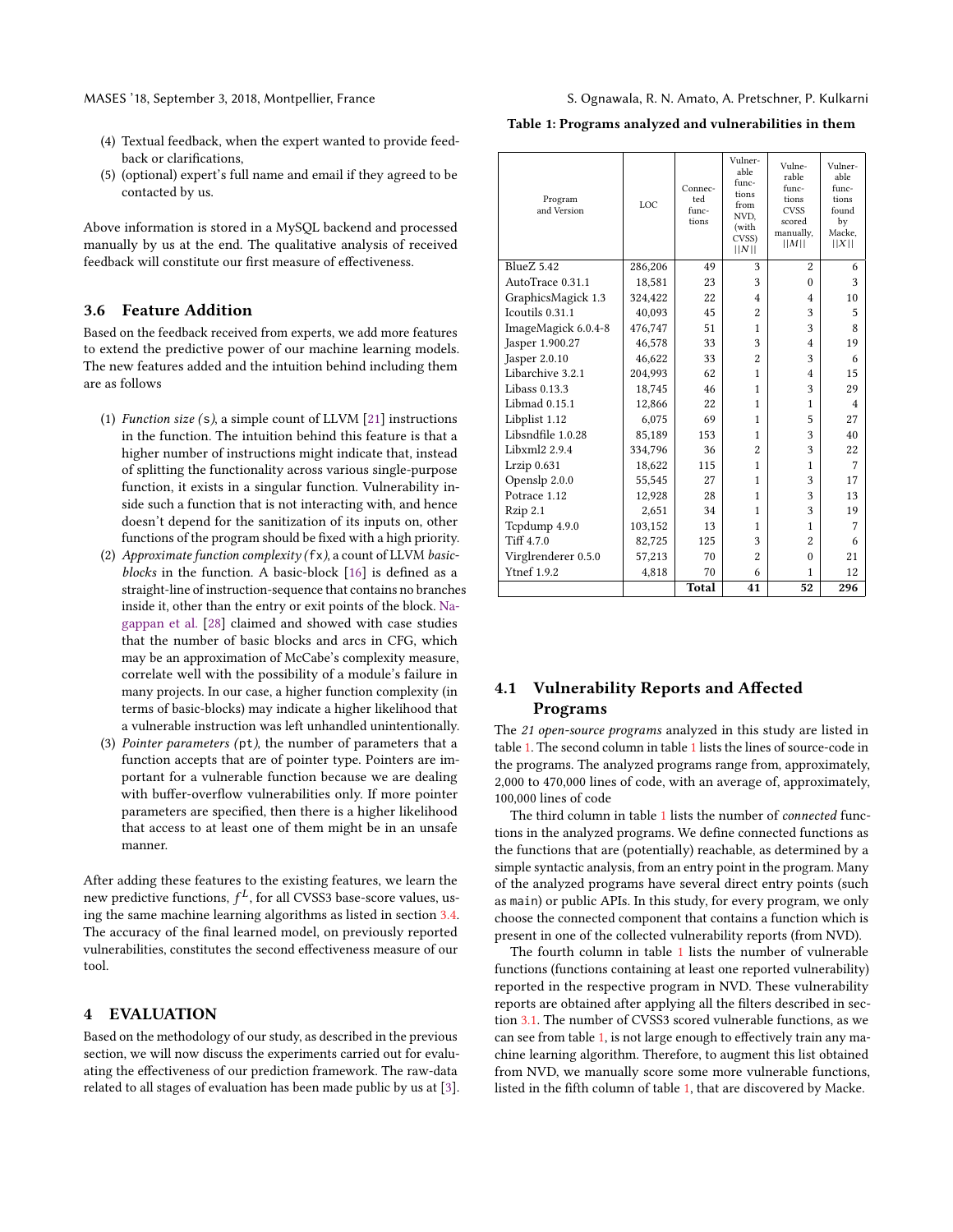Automatically Assessing Vulnerabilities Discovered by Compositional Analysis MASES '18, September 3, 2018, Montpellier, France

#### <span id="page-6-0"></span>4.2 Analysis with Macke

After collecting the vulnerability reports and the respective affected versions of the programs, the next step is to apply Macke on these programs to find the vulnerabilities including ones listed in section [4.1.](#page-5-1)

The sixth column in table [1](#page-5-2) lists the number of vulnerable functions discovered by Macke in approximately 30 minutes. We can see that the number of unique vulnerable functions found by Macke, 296, is more than the reported vulnerable functions in NVD. After carefully analyzing the results, we found that all vulnerabilities reported in NVD were also found by Macke within the given timelimit. The extra vulnerabilities and vulnerable functions may or may not be true positives.

#### <span id="page-6-5"></span>4.3 Feature Extraction and Machine Learning

After running Macke on the programs to be analyzed, the next step is to extract features from the programs and their analyses results, as described in section [3.3,](#page-3-3) and learn our prediction models using them. The ground truth to be used for machine learning is  $G = N \cup M$ , where N and M are as shown in table [1.](#page-5-2)

As described in section [3.4,](#page-3-2) we trained two machine learning models using features listed in section [3.3.](#page-3-3) The dataset for learning, G, is split into training (75%) and testing (25%) sets. The training set is split for 4-fold cross-validation, i.e. 4 machine-learning models are trained by holding out each fold one-by-one, and the best model chosen. Because of the small training set, we chose only 4 folds for cross-validation, instead of, say, 10 folds that is more common in many papers. To remove the effect of random initial states, for all iterations, we train 10 models generated with different seeds and perform majority voting for predicting base-score values. We calculate the accuracy measure for all base-scores values, which is the ratio of correct predictions of the predictions made. The results of training machine learning models are shown in table [2.](#page-6-2) The accuracy metric listed is on the testing dataset and the best accuracy scores for every base-score value is listed in bold-face text.

<span id="page-6-2"></span>Table 2: Prediction results on test dataset – with original features (section [3.3\)](#page-3-3) only

|    | <b>Random Forest</b> | <b>Naive Bayes</b> |
|----|----------------------|--------------------|
| AV | 0.59                 | 0.27               |
| AC | 0.55                 | 0.59               |
| PR | 0.91                 | 0.95               |
| UI | 0.73                 | 0.45               |
| S  | 0.91                 | 0.91               |
| C  | 0.64                 | 0.45               |
|    | 0.55                 | 0.27               |
| А  | 0.82                 | 0.55               |

We can see from these results that, except for attack complexity and privileges required, random-forest classifier performs the best in terms of test accuracy scores. Even though some of the accuracy scores, such as for attack vector, confidentiality impact and integrity impact seem to be low (0.59, <sup>0</sup>.<sup>64</sup> and <sup>0</sup>.<sup>55</sup> respectively), we don't

<span id="page-6-3"></span>Table 3: Summary of feedback received by experts

| Expert ID      | Programs<br>analyzed | Functions<br>expanded | Comments<br>left |
|----------------|----------------------|-----------------------|------------------|
|                |                      |                       |                  |
| $\overline{c}$ |                      |                       |                  |
| 3              |                      |                       |                  |
| 4              |                      |                       |                  |
| 5              |                      | $\mathfrak{D}$        | 2                |
| 6              |                      | 8                     | 4                |
|                | 3                    | 6                     | 3                |
| Unique         | 5                    | 20                    | 13               |

consider them too bad because these base-score values may be in one of 4, 3 and 3 classes respectively.

# <span id="page-6-1"></span>4.4 Feedback from Experts

The best models obtained from the learning phase are used to predict CVSS3 base-scores for the vulnerabilities in the set  $(X - G)$  (previously unreported vulnerabilities) and the final CVSS3 scores for them calculated using the equations presented in [\[33\]](#page-9-5). For getting feedback, we contacted (1) developer mailing-lists of the programs analyzed, (2) students of "Security Engineering" lecture course, who had sufficient background in secure software development principles and symbolic execution, and (3) two members of technical staff at our organization, one of whom has a doctoral degree in a security-related field. The call-graphs, respective CVSS3 base-scores, and final scores are, then, shown to the experts using the interface described in section [3.5.](#page-4-2)

In table [3,](#page-6-3) we have summarized the feedback received from the experts that we contacted. The second column in table [3](#page-6-3) shows the number of programs that an expert analyzed. The third column shows the number of unique functions in the programs for which an expert clicked to either, expand to view the source code or, only view the assigned CVSS3 base-scores. The last column in table [3](#page-6-3) shows the number of comments or feedback items left by the respective expert during the entire exercise. The last row of this table lists the number of unique analyzed programs, functions and feedback items received by us. In listing [1,](#page-6-4) we have presented verbatim some of these feedback items. We have omitted some comments from this paper because they were either, identical to the feedback items shown, or were unrelated to bug triage, e.g. "you must examine the latest version of this program because some vulnerabilities were fixed later."

|  |  | Listing 1: Some feedback from experts |  |  |
|--|--|---------------------------------------|--|--|
|--|--|---------------------------------------|--|--|

<span id="page-6-4"></span>

| Program: Jasper 2.0.10<br>Functions selected: jpc_dec_decodepkt<br>Comment:<br>Without pinpointing the vulnerable instruction, the<br>function is very hard to analyze manually. Looking<br>at the size of this function (250 lines), it might be a<br>good idea to keep the score high, because it's likely<br>to be reused somewhere. I also think the signature<br>of the function suggests the incoming parameters are<br>very varied and, hence, might be prone to being unsanitized       |
|-------------------------------------------------------------------------------------------------------------------------------------------------------------------------------------------------------------------------------------------------------------------------------------------------------------------------------------------------------------------------------------------------------------------------------------------------------------------------------------------------|
| <b>Functions selected</b> : jpc_dec_decodepkt, main, jpc_dec_lookahead<br>Comment:<br>The tool looks great, but it would be really useful if<br>for each function you would also indicate the number<br>of the LOC where the buffer overflow vulnerability<br>occurs. Otherwise, for large functions, it is difficult<br>to pinpoint the vulnerability manually. Of course, it is<br>also easier to analyze the code of commented functions<br>in comparison to functions without any comments. |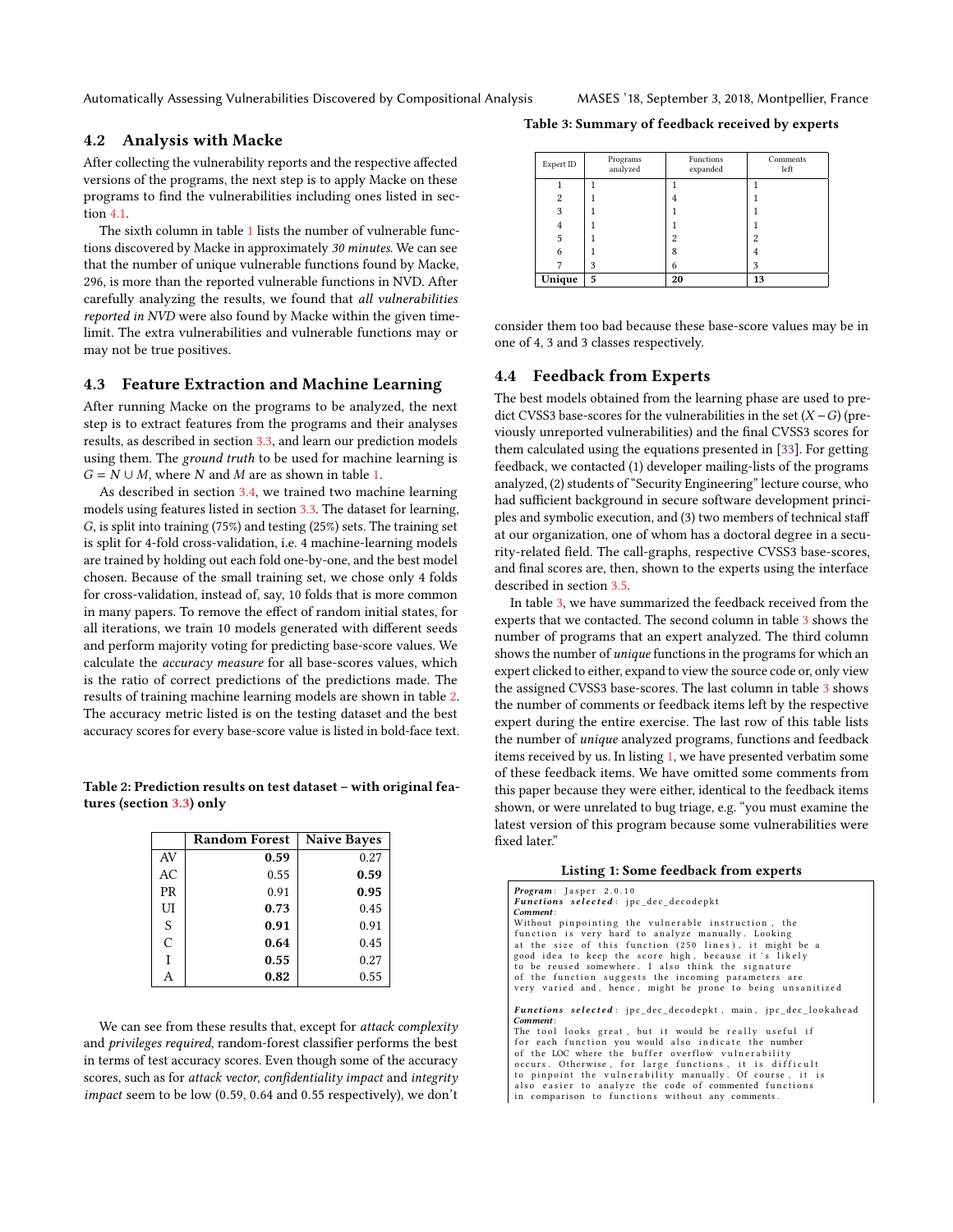#### MASES '18, September 3, 2018, Montpellier, France S. Ognawala, R. N. Amato, A. Pretschner, P. Kulkarni

```
Program: Rzip 2.1
Functions selected: read_buf, write_u16
     BZ2_bzBuffToBuffCompress, write_buf
Comment:
A l \cap KFunctions selected: read_u8
Comment:
All is OK but for this file I'm not sure the result of
     c on fidentiality
Functions selected: read stream, write stream, write u32
Comment:
I think the file is used locally.
Program: Libass 0.13.3
Functions selected: ass_pre_blur1_vert_c
Comment:
To me this function does not seem to be exploitable via the
     ne two rk .
Program: ImageMagick 6.0.4 - 8Functions selected : ReadRLEImage
Comment:
Here it looks to me like those code will be exploitable via the
      network as imagemagic is often used to parse network data
```
Synthesizing Feedback. As a qualitative measure of effectiveness, we wanted to know if our framework successfully helped the experts assign severity to vulnerabilities. We could distill the following main points from the feedback received from experts who used our prediction framework

- (1) Most experts found the tool to be useful.
- (2) Triage process is significantly affected by the size of the source-code being analyzed.
- (3) In the absence of relevant comments, the perceived severity of functions is affected by how "complex" it is.
- (4) The perceived severity of a vulnerable function, somehow, depends on what parameters are passed to it.
- (5) Experts would prefer pinpointing of the vulnerable instructions, rather than only the affected function.
- (6) At least one expert was suspicious of the confidentiality impact score assigned to a function.

#### 4.5 Machine Learning from Improved Features

Based on the feedback received from experts, we add more features, expecting to increase the accuracy scores for all base-score values. The added features, as listed in section [3.6,](#page-5-3) are – number of LLVM instructions in the function, number of basic-blocks in the functions and the number of function parameters that are of pointer type. Using these three additional features, we, now, train the same machine learning models as in section [4.3,](#page-6-5) i.e. 4-fold cross-validated random-forest classifier and naive Bayes classifier. The accuracy scores on the test set after adding these three features to the existing features (total ten features) are shown in table [4.](#page-7-0) The results show that, after including three more features the random-forest classifier and naive Bayes classifier were, both, able to more accurately predict most of the CVSS3 base-score values of the ground truth. The best scores, as we can see from table [4,](#page-7-0) were all found with random-forest classifier. Especially notable is the results that, with new features based on the feedback received from security experts and developers, privileges-required (pr) and scope change (sc) could be predicted with 100% accuracy in the test dataset. User-interface (ui) could also be predicted with an almost-perfect accuracy.

<span id="page-7-0"></span>Table 4: Prediction results on test dataset – with original and added features (section [3.6\)](#page-5-3)

|    | <b>Random Forest</b> | <b>Naive Bayes</b> |
|----|----------------------|--------------------|
| AV | 0.64                 | 0.50               |
| AC | 0.82                 | 0.55               |
| PR | 1.00                 | 0.95               |
| UI | 0.95                 | 0.95               |
| S  | 1.00                 | 0.95               |
| C  | 0.91                 | 0.91               |
| I  | 0.73                 | 0.50               |
| A  | 0.91                 | 0.82               |

#### 4.6 Interpretation of the Results

Based on the various experiments conducted by us, we will now take a big-picture view of the results obtained.

4.6.1 Effectiveness of Prediction. From tables [2](#page-6-2) and [4,](#page-7-0) we can see that, while some CVSS3 base-score values could be predicted by our framework with high accuracy, there are others for which the framework does not perform reasonably well. We want to stress in this work that we don't claim that all features of extracted functions may correlate with all base-score values.

It is, perhaps, not surprising that the accuracy in predicting attack vector and integrity impact was not as high as, say, availability impact. This is because attack vector of a reported vulnerability describes the means through which a system may be attacked by an outsider. This base-score value may only be predicted based on more detailed information about the deployment, and usage, if at all. Similarly, integrity impact describes the effect on the overall integrity of the data managed, manipulated or protected by the system and it is difficult to predict it based only on features of a function. However, intuitively, the high accuracy in predicting base-score values of attack complexity or availability impact can be explained, respectively, by taking into account complexity of a function (section [3.6\)](#page-5-3) [\[13\]](#page-9-20) and the effect that a buffer-overflow vulnerability would have, if exploited, i.e. program crash. This is clearly reflected in our results.

Therefore, we can claim by looking at our results that our chosen features can be used to assign correctly most of the base-score values with a high accuracy for previously reported bugs. However, for other base-score values, where the accuracy of prediction is not as high, we should use other sources, such as function or requirements specifications, or even manual intervention for increasing effectiveness assessment.

4.6.2 Effectiveness of Overall Framework. The comments, as listed in listing [1,](#page-6-4) indicate that most experts who used our tool were satisfied by the format of the tool and agreed with the predicted values for base-scores of previously unseen vulnerabilities. Some of the feedback, as seen in listing [1,](#page-6-4) was not concerned with the features of the analyzed programs and functions but instead with the presentation of the results. Even though these comments could not be used to enrich the list of features, we used them to improve our interactive tool. For example, we extended it to include and highlight the precise lines of code where a potential buffer-overflow may occur.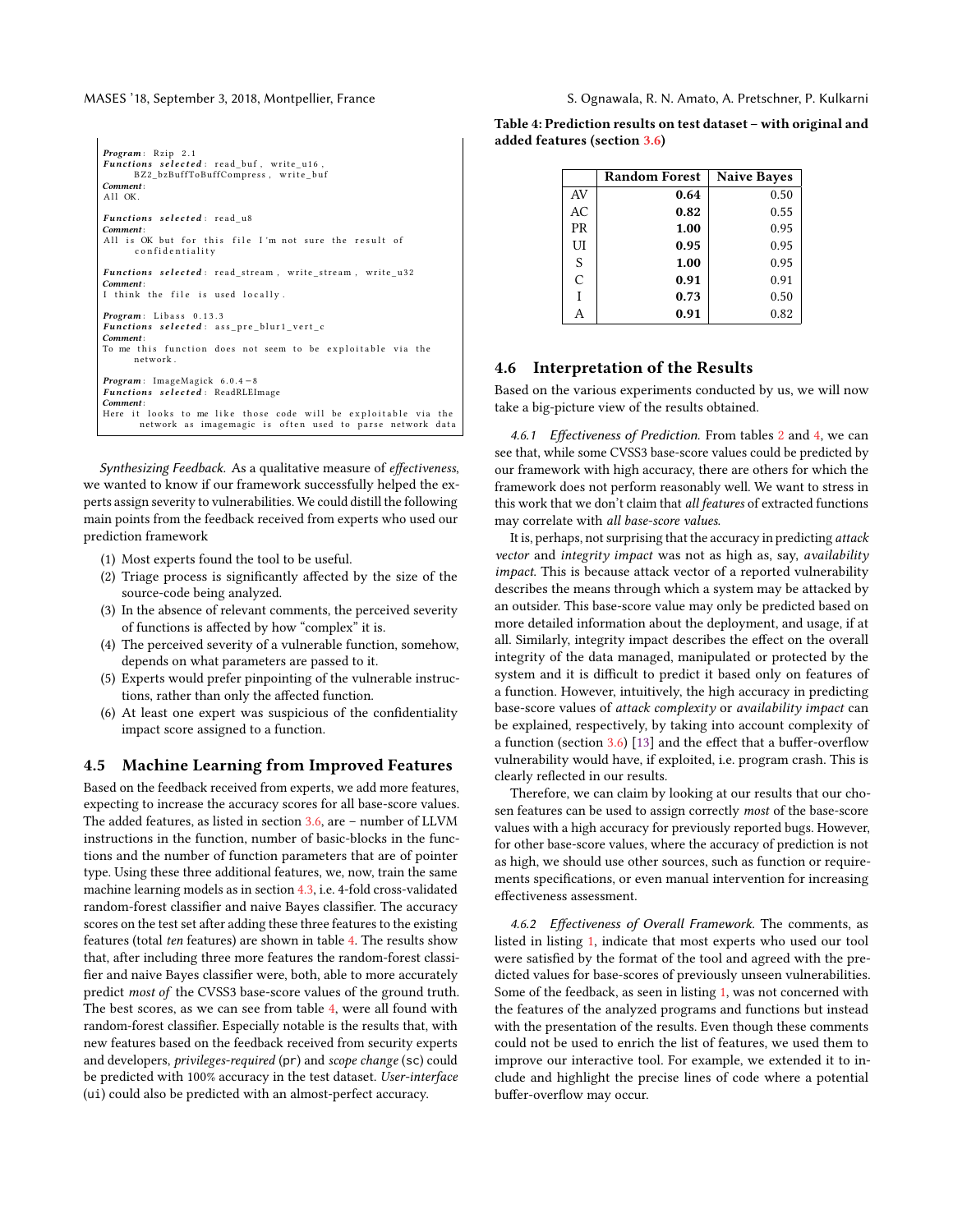Therefore, by qualitatively analyzing feedback received from the experts, we can claim that such a tool for predicting CVSS3 severities can effectively aid vulnerability assessment.

4.6.3 Adaptability of Features. Our framework depends on effective discovery of vulnerabilities by a reliable tool. We chose Macke for this, due to the following reasons. Firstly, Macke can find more vulnerabilities [\[29\]](#page-9-3) in isolated functions, than forward symbolic execution. It also generates fewer false-positives than static-analyzers, such as Splint. Secondly, Macke outputs "maximum length of infection" (li), that we discussed in section [3.3.](#page-3-3) According to an ad-hoc analysis of features, this is one of the most highly correlated features to most CVSS3 base-score values and, therefore, is crucial in increasing the accuracy of predictions.

However, an important feature of our tool is that it does not depend on the technique used to discover the vulnerable functions. All the features used for machine learning, except li, can be just as easily extracted using any static analyzer or even a manual code review. A comparison of the effectiveness of severity assessment based on different vulnerability scanners is left as a future work.

#### 4.7 Threats to Validity

We will now discuss some threats to validity of our results, especially in the context of generalization to other programs or programming languages.

4.7.1 Subjectivity of Assessment. The subjectivity of existing CVSS3 scores directly affected our methodology. The assignment of these base-scores may not be objective or reproducible when the same vulnerabilities are presented to two different experts. This would be detrimental because we have assumed that our ground truth always holds. We counter this threat by including 21 different programs in our analysis, which introduces variation in factors influencing the manual process.

4.7.2 Subjectivity of Feedback. Similar to the ground truth for machine learning, there is also subjectivity in feedback from the experts who participated in the study. Since none of the participants analyzed every program, we needed a way to balance their opinions based only on the programs that they analyzed. The measure that we took to counter this threat is to manually interpret the experts' feedback and use a distilled list of feedback items for feature addition.

4.7.3 Randomization. The machine learning results (accuracy) may not be reproducible with the same initial training and testing dataset, due to the randomization in the implementation of randomforest classifier and naive Bayes classifier in scikit-learn [\[31\]](#page-9-23). To counter this threat, we performed 10 runs, with different seeds, of every fold of 4-fold verification and obtain the results of prediction from a majority voting algorithm for every base-score value.

4.7.4 Criticism of CVSS. Another threat to validity is the scoring system of our choice, CVSS3. As discussed previously by [Allodi and](#page-9-27) [Massacci](#page-9-27) [\[4\]](#page-9-27) and [Holm and Afridi](#page-9-28) [\[17\]](#page-9-28), CVSS scores are not always indicative of how bug fixing in real-world should be prioritized. However, as authors of both these papers admit, there aren't any competing vulnerability ranking measures that take into account

as many factors for ranking severity of vulnerabilities as CVSS does and, hence, we chose it for our experiments.

4.7.5 External Threats to Validity. The last threat to validity is the external threat of variance in the nature of the analyzed programs. We have analyzed programs for which we could find reported vulnerabilities with CVSS3 scores in NVD. However, the common characteristics of these programs were that they were all open-source and maintained by members of a large and growing community with a different set of skills and expertise that we didn't account for. We claim here that the results obtained by us generalize only over the set of programs analyzed by us, but may not hold for other industrial software, embedded systems or proprietary real-world programs.

# <span id="page-8-0"></span>5 RELATED WORK

#### 5.1 Automatic Bug Assessment

By observing correctly that most past works in severity prediction [\[9,](#page-9-29) [39,](#page-9-30) [40\]](#page-9-31) have been concerned with text-mining from bug repositories, [Bettenburg et al.](#page-9-32) [\[6\]](#page-9-32) decided to investigate features that make a bug report good. They concluded in this paper that reports containing steps to reproduce bugs and stack traces are considered to be most useful. However, none of the related works analyzed by us make use of the stack traces (that can be automatically generated by executing the exploit) to predict severity. [Lamkanfi et al.](#page-9-33) [\[20\]](#page-9-33) compared text-mining algorithms and concluded that a naive Bayes classifier performs the best in terms of ROC measure when applied on the textual content of bugs reported in Eclipse and GNOME open-source projects. However, the vulnerabilities could be classified in one of two classes only, viz. severe or not severe. Research by [Menzies and Marcus](#page-9-34) [\[26\]](#page-9-34), and [Chaturvedi and Singh](#page-9-29) [\[9\]](#page-9-29) applied similar text-mining approaches on NASA's Project and Issue Tracking System (PITS), with promising results, where the severity scale ranges from 1 to 5, with 1 being most severe. Other severity prediction frameworks, such as [\[35,](#page-9-35) [36,](#page-9-36) [39,](#page-9-30) [40\]](#page-9-31), have also focussed on the textual content of the bug reports. There have been only a few, to our knowledge, works that do severity prediction using source-code or any other intermediate representation (e.g. controlflow-graph and call-graph) of the system-under-test. [Palomba et al.](#page-9-37) [\[30\]](#page-9-37) presented a method for improving bug prediction in software components using code smells. [El Emam et al.](#page-9-20) [\[13\]](#page-9-20) presented a technique for early detection of components in the software that may be faulty, based on metrics derived from the object-oriented design. However, a discussion of the severity of predicted faults is not included in [\[13\]](#page-9-20). Some past works by [Nagappan et al.](#page-9-21) [\[28\]](#page-9-21), [Nagappan and Ball](#page-9-22) [\[27\]](#page-9-22), and [El Emam et al.](#page-9-20) [\[13\]](#page-9-20) have inspired the choice of function and call-graph features that we have used in our study to learn the severity of vulnerabilities in them.

#### 5.2 CVSS Scale

Papers such as [\[18\]](#page-9-38), by [Houmb et al.,](#page-9-38) use CVSS to predict the frequency and impact of failures from a risk management perspective. [Dobrovoljc et al.](#page-9-39) [\[12\]](#page-9-39) suggest an improvement over CVSS that explicitly includes the features of perceived attackers who may be able to exploit a vulnerability. Similarly, [Wang et al.](#page-9-40) [\[38\]](#page-9-40), and [Liu](#page-9-41) [and Zhang](#page-9-41) [\[22\]](#page-9-41) also suggest new scales by pointing our certain